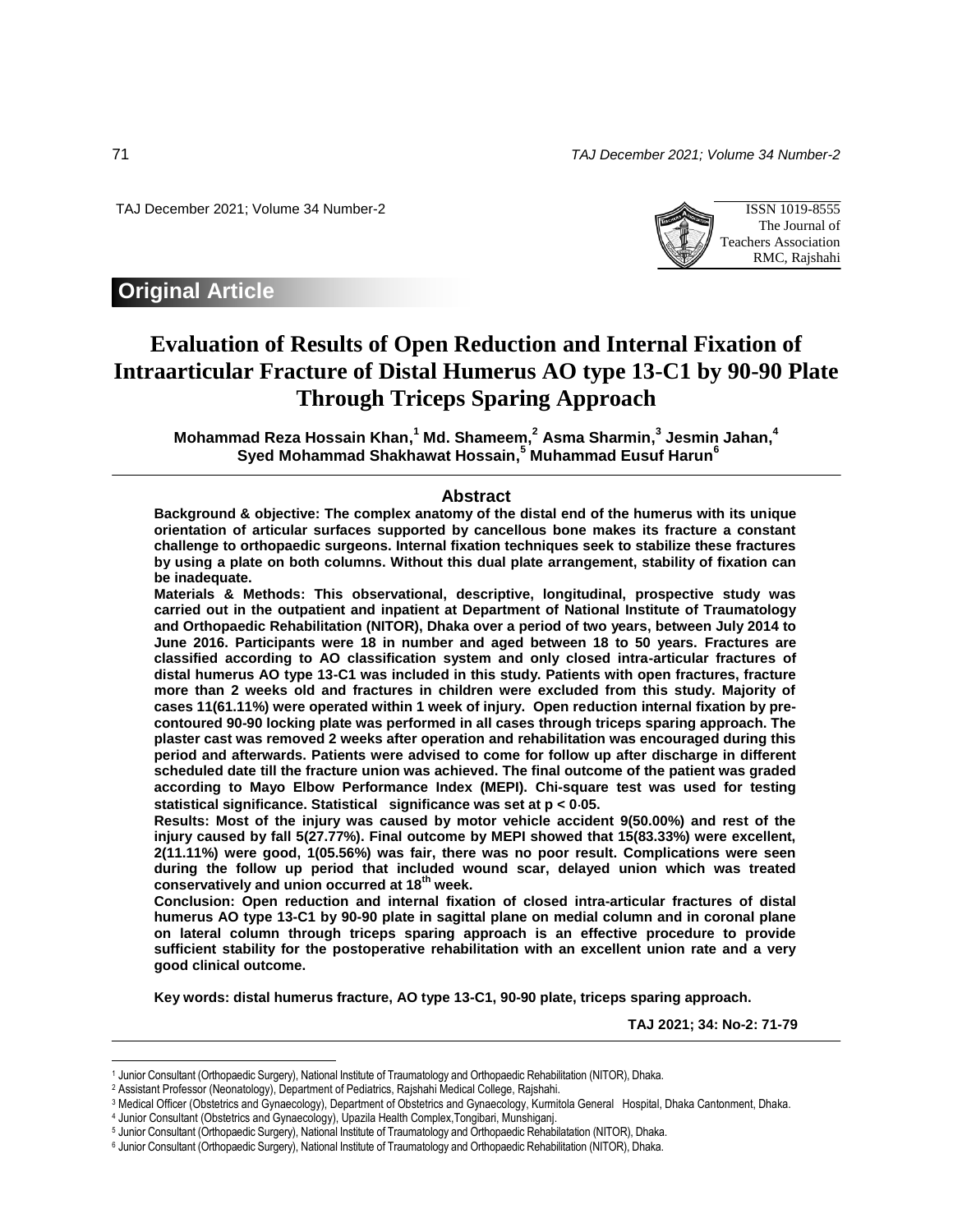# **Introduction**

Distal humeral fractures in adults are complex and technically demanding injuries to manage. Operative intervention is indicated in most cases and is often complicated by difficult exposure.<sup>1</sup> Several classification systems for intra-articular both column fracture of distal humerus have been proposed.

According to AO (Arbeitsgameinschaft fur Osteosynthesefragen) classification, when there is complete articular fracture of distal humerus, it is labeled as 13-C and when both articular and metaphyseal fractures are simple in this 13-C fracture, then again this distal humerus fracture is leveled as13- C1.

Fractures of the distal humerus account for 0.5% to 7% of all fractures and 30% of elbow fractures. These fractures are difficult to manage because of anatomic complexity and articular and metaphysical comminution. Distal humerus fractures occur most commonly in a bimodal distribution: - in younger people in second decade as the result of high-energy trauma and in elderly woman as the result of relatively low-energy injury (i.e. - fall) due to osteoporosis. The basic treatment principle for distal humerus fractures is similar to that for other intra-articular fractures: anatomical reduction and rigid fixation of the fracture to allow early mobilization of joint. $^{2}$ 

Fracture of the adult distal humerus is challenging to treat and carry a relatively high complication rate. The elbow is an unforgiving joint and successful treatment requires rigid internal fixation to allow early mobilization. $3$  Non-surgical management of displaced complete intra-articular fractures can be unsuccessful for several reasons. Closed reduction with immobilization is difficult to achieve and maintain and can lead to joint incongruity. Additionally prolonged immobilization of the adult elbow leads to stiffness. $2,3}$  Open reduction and internal fixation (ORIF) remains the standard treatment of intraarticular distal humeral fracture in the physiologically active patient.<sup>4</sup>

The distal humeral shaft is triangular-shaped in cross section with its apex directed anteriorly. As

the shaft approaches the distal humerus it bifurcates into two divergent cortical columns and termed as the medial and lateral columns. Standard surgical techniques are used for fixation of both column using a combination of pre-contoured 90- 90 plate, reconstruction plates, locking compression plates and screws and k-wires. In rare situation, total elbow arthroplasty (TEA) may be considered. However, in the management of intraarticular distal humeral fractures in adult controversy still exists regarding the surgical approaches, types of olecranon osteotomy, method of stabilization of osteotomy, type of fracture stabilization, use of orthogonal (90-90 plate) or parallel plate fixation, need for transposition of ulnar nerve, place for primary TEA and type of rehabilitation schedule after surgical treatment of the fracture.<sup>5</sup>

The 90-90 plate has several unique characteristics suitable for fixing the complex anatomy of the distal humerus. The pre-contoured 90-90 plate are placed in sagittal plane on medial column and in coronal plane on lateral column of distal humerus after anatomical reduction of both humeral condyles and both columns. Rigid fixation is done by cancellous and cortical screws. Before that incision is made over posterior aspect of distal arm both lateral and medial intermuscular septae is released, ulnar nerve is safe-guarded, triceps is elevated which visualizes the fracture site. $6$ 

Inspite of different approaches to exposure of the fracture site, different methods of fixation of fracture, distal humerus fracture especially intraarticular fracture leads to elbow stiffness hampering daily activities of life. Triceps sparing approach provides limited exposure but it is better than triceps splitting approach because triceps sparing approach does not cross the neurological interface. It can protect the extensor mechanism maximally and permit early functional exercises after surgery that increases the chances of regaining strength of elbow extensor earlier.

This type of study was done in abroad but no study was done previously in our country. The primary aim of this study was to investigate to determine the functional outcome of ORIF of intra-articular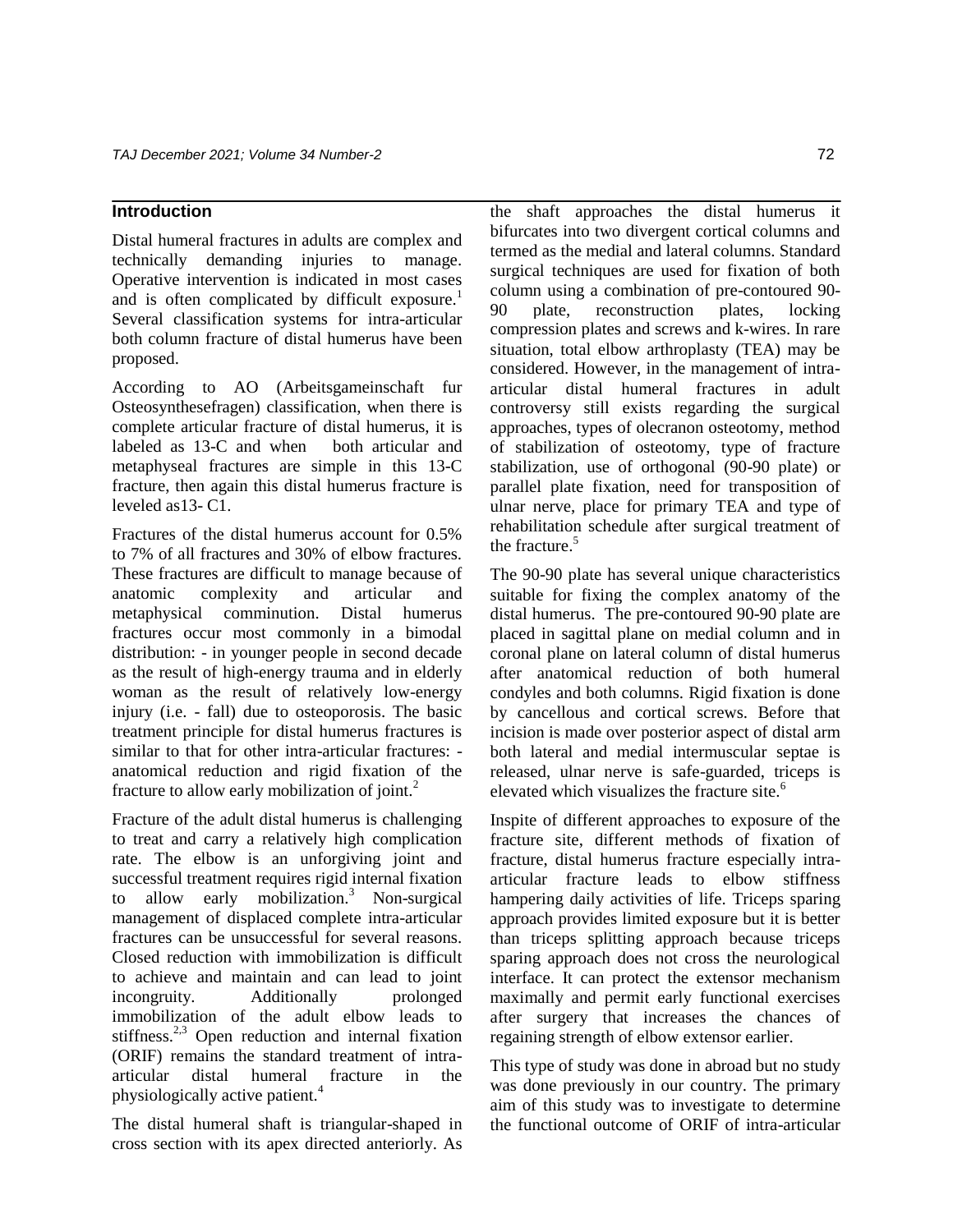fracture of distal humerus AO type 13-C1 by 90- 90 plate ( in lateral column and medial column) through triceps sparing approach and subsequently evaluate the motion arc of the elbow by MEPS (Mayo elbow performance scoring), status of the union of the fracture, the complications of the treatment.

## **Materials and Methods**

This observational, descriptive, longitudinal, prospective study was carried out in the outpatient and inpatient at Department of National Institute of Traumatology and Orthopaedic Rehabilitation (NITOR), Sher-E-Bangla Nagar, Dhaka over a period of two years, between July 2014 to June 2016. A total 18 patients (13 males and 5 females) aged between 18-50 years irrespective of sex were selected by purposive sampling in this study. Fractures are classified according to AO classification system and only patients suffering from recent T-Y condylar fracture (closed intraarticular fracture) of distal humerus AO type 13- C1 were included in this study. Patients with open fractures, fracture more than 2 weeks old and fractures in children were excluded from this study. Patients were discharged from the hospital between  $3<sup>rd</sup>$  -  $7<sup>th</sup>$  postoperative days (POD). Long arm back slab was applied for 2 weeks. Patients were advised to come for follow up after discharge in different scheduled date to see the possible outcome. First follow-up was scheduled on  $14<sup>th</sup>$ 

POD or thereafter. Second follow-up was scheduled at 2 weeks interval. Next follow-up was scheduled at 4 weeks interval till the fracture union was achieved. Patients were also advised to attend the Out Patient Department or contact personally if in case of any problems. Pendulum shoulder exercise and elbow (active and activeassisted) exercise advised as pain permits after removal of long arm back slab at  $14<sup>th</sup>$  POD. Use of elbow bag was advised and the patient was allowed to move the elbow and wrist joints intermittently. Patients were also advised to continue physiotherapy to increase muscle strength and range of motion of elbow and wrist joints. Light work was allowed after clinical and radiological evidence of fracture union. Strenuous work was allowed when there was radiological evidence of consolidation and the patient felt no pain. The final outcome of the patient was graded according to Mayo Elbow Performance Score. Four criteria such as pain, motion, stability, performance at work were used in this scoring system. Functional outcomes were graded as excellent, good, fair and poor if score were 90- 100, 75-89, 60-74 and <60. Chi-square test was used for testing statistical significance. Statistical significance was set at  $p < 0.05$ . The protocol of the study was approved by the ethical review committee of NITOR.

# **Results**

This study was intended to evaluate the outcome of the treatment in 18 patients aged between 18 to 50 years. 13 were male and 5 were female. Fracture was left sided in 13 patients and right sided in rest of the patients.

Figure-1 bar diagram shows 9(50.00%) of the injuries were caused by motor vehicle accident (MVA) 5(27.77%) due to fall during walking and the rest 4(22.22%) of the injuries were caused by fall from height.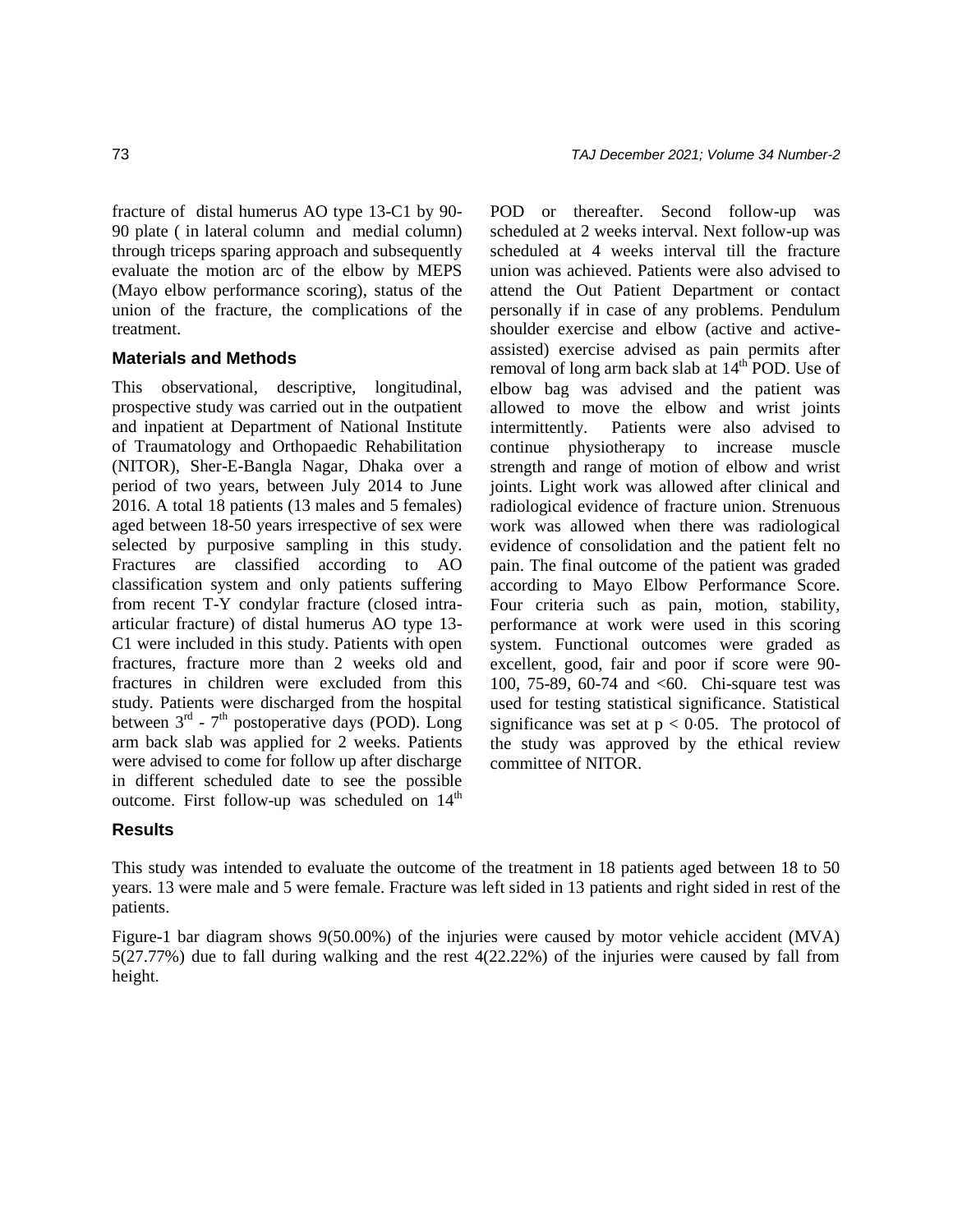

**Figure 1:** Distribution of the patients by mechanism of injury (n=18)

Table I shows distribution of the patients (n=18) by type of complication during the course of the study.  $1(5.55%)$  patient had delayed union (united at  $18<sup>th</sup>$  week),  $1(5.55%)$  patient had wound scar and 16  $(89.0\%)$  of the patients had no complication. The difference was statistically (p<0.05) significant.

Table I: Patients with different type of complications (n-18)

| Complication    | No. of patient | Percentage $(\% )$ | p value          |
|-----------------|----------------|--------------------|------------------|
| Wound scar      |                | 5.55               |                  |
| Delayed union   |                | 5.55               | $< 0.05^{\rm s}$ |
| No complication | 16             | 89.0               |                  |

s= significant, p value reached from chi square test

Table-II showing distribution of the patient by pain symptoms (n=18) while doing normal activities during the course of study. 3(16.67%) had mild pain and the rest 15(83.33%) patients had no pain. The difference was statistically  $(p<0.05)$  significant.

**Table II:** Distribution of the patient by pain symptoms during normal activities (n=18)

| Type of pain | <b>Frequency</b> | Percentage $(\% )$ | <b>p</b> value    |  |  |
|--------------|------------------|--------------------|-------------------|--|--|
| No pain      | 15               | 83.33              |                   |  |  |
| Mild pain    | 03               | 16.67              | ${<}0.05^{\rm s}$ |  |  |
| Total        | 18               | 100                |                   |  |  |

s= significant, p value reached from chi square test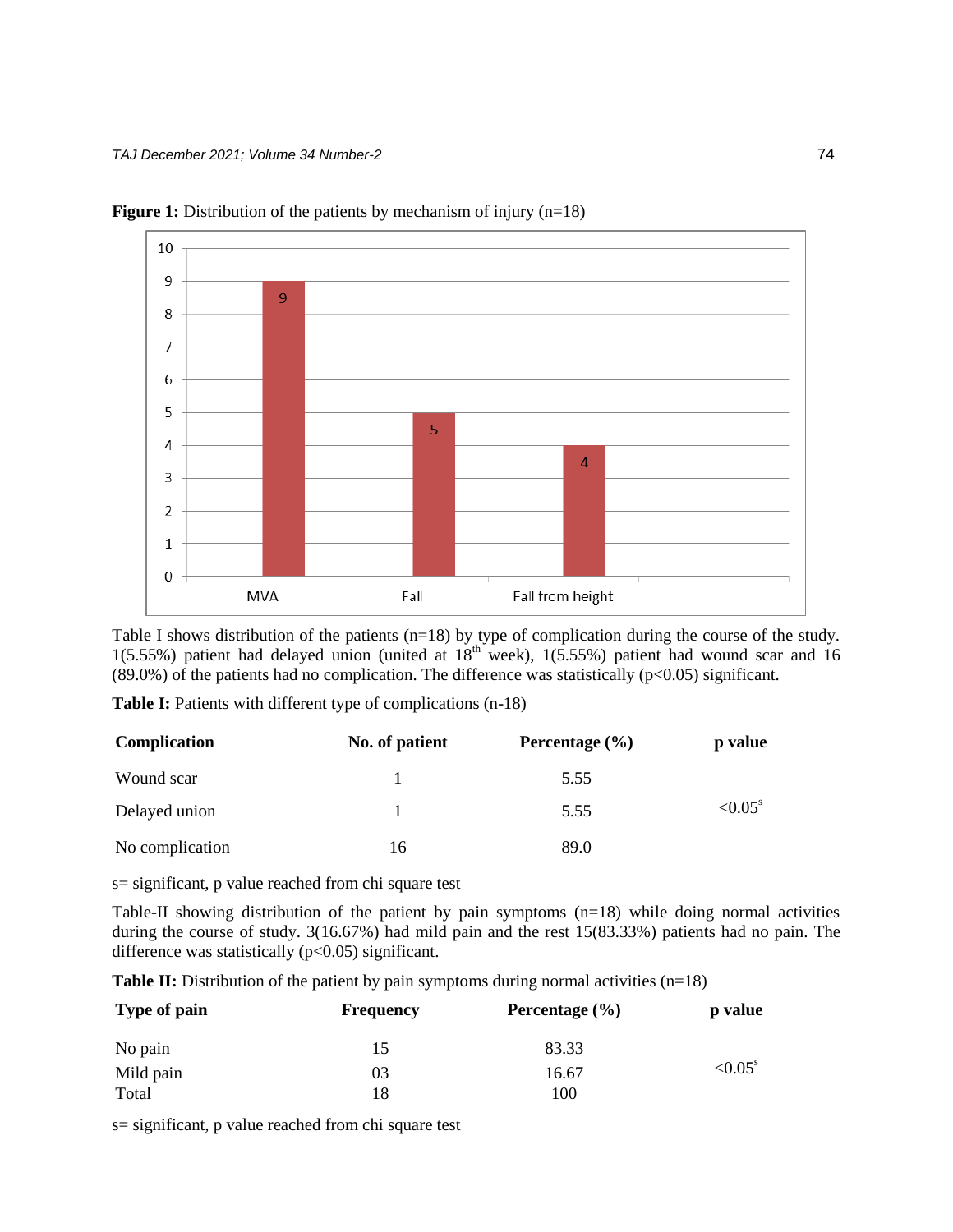Table III: shows range of movement of elbow according to Mayo Elbow Performance Scoring criteria. The arc of motion of elbow was  $>100^{\circ}$  in 16(88.89%) patients, arc was in between 50° to 100° in  $2(11.11\%)$  patients and motion arc was  $< 50^{\circ}$  in none of the patient.

**Table III:** Distribution of the patient according to the motion arc of elbow (n=18):

| <b>Motion arc</b> | <b>Frequency</b> | Percentage $(\% )$ | p value          |
|-------------------|------------------|--------------------|------------------|
| $>100^{\circ}$    | 16               | 88.89              |                  |
| 50 to $100^\circ$ | 02               | 11.11              |                  |
| $< 50^{\circ}$    | 00               | 00                 | $< 0.05^{\rm s}$ |
| Total             | 18               | 100                |                  |

s= significant, p value reached from chi square test

Table- IV shows the time of radiological union during the course of the study. Union occurred at 6-12 weeks in 17 (94.44%) patients and delayed union (united at 13-18 weeks) occurred in 01(05.56%) patient.

**Table IV:** The time of radiological union (n-18)

| Time in weeks | No. of patients | <b>Percentage</b> | p value           |
|---------------|-----------------|-------------------|-------------------|
| $6-12$        | 17              | 94.44             |                   |
| $13-18$       | 01              | 05.56             | ${<}0.05^{\rm s}$ |
| Total         | 18              | 100               |                   |

s= significant, p value reached from chi square test

Table-V shows the performance level in daily life activities, such as ability to comb hair by the affected hand on the final follow up. 16(88.89%) patients had no difficulty to comb hair and the rest 2(11.11%) had difficulty to comb hair.

**Table V:** Distribution of the patient according to ability to comb hair by the affected hand (n=18)

| Comb hair | <b>Frequency</b> | Percentage $(\% )$ | p value           |
|-----------|------------------|--------------------|-------------------|
| Can do    | 16               | 88.89              |                   |
| Cannot do | 02               | 11.11              | ${<}0.05^{\rm s}$ |
| Total     | 18               | 100                |                   |

s= significant, p value reached from chi square test

Table VI shows another performance level of daily life activities, such as self-ability of taking meal by the affected hand on the final follow up. 16(88.89%) of the patients had no limitation of taking meal himself or herself and rest  $02(11.11\%)$  of the patients could not take meal himself or herself.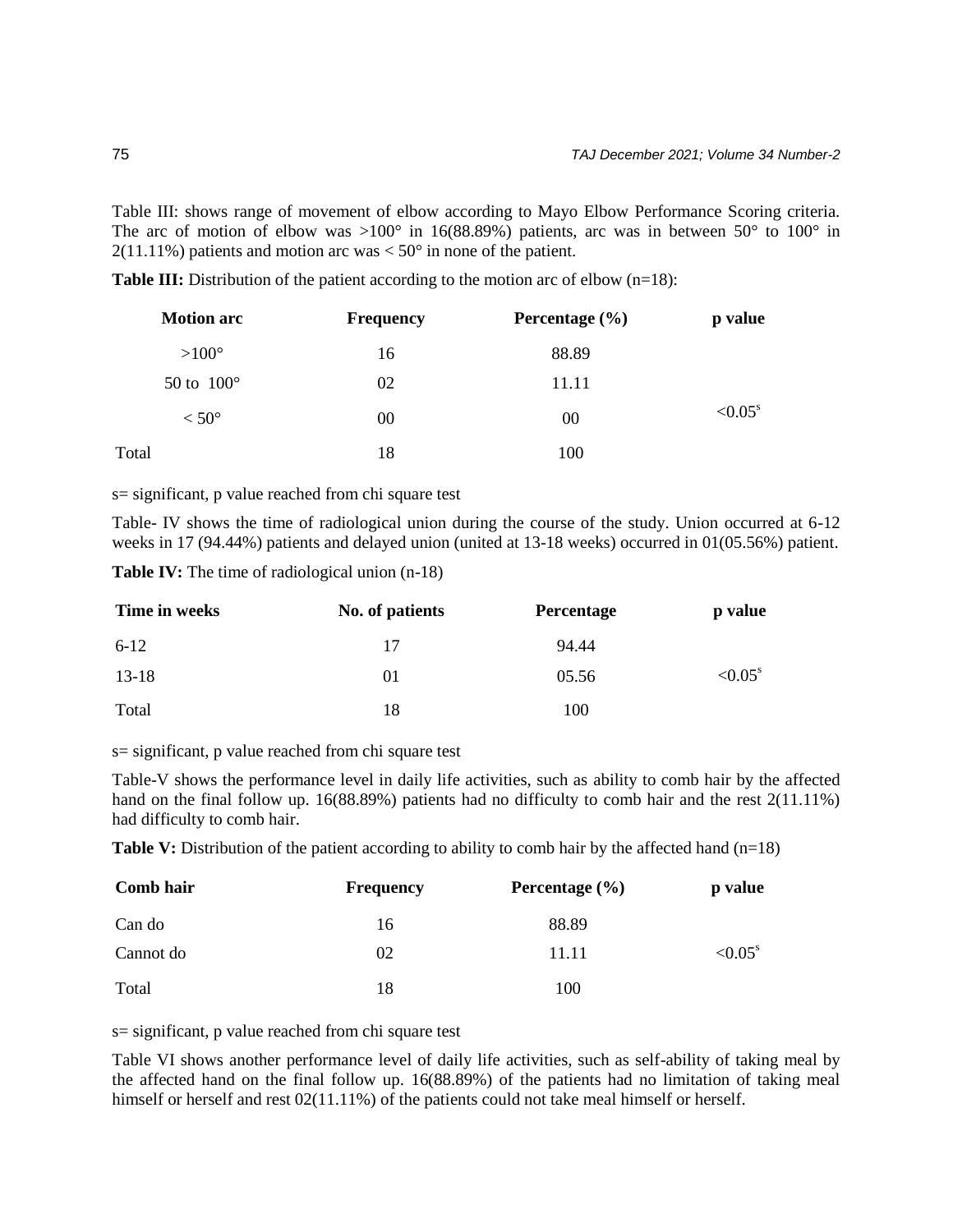| <b>Self-feeding</b> | <b>Frequency</b> | Percentage $(\% )$ | p value           |
|---------------------|------------------|--------------------|-------------------|
| Can do              | 16               | 88.89              |                   |
| Cannot do           | 02               | 11.11              | ${<}0.05^{\rm s}$ |
| Total               | 18               | 100                |                   |

**Table VI:** Distribution of the patients according to performance of taking meal (n=18)

s= significant, p value reached from chi square test

Table VII showing performance levels of daily life activities, such as ability to maintain personal hygiene on the final follow-up. 17(94.44%) of the patients can maintain personal hygiene by himself or herself and 01(05.56%) patient cannot.

Table VII: Distribution of patients according to ability to maintain personal hygiene

| <b>Personal hygiene</b> | <b>Frequency</b> | Percentage $(\% )$ | p value             |
|-------------------------|------------------|--------------------|---------------------|
| Able to maintain        | 17               | 94.44              |                     |
| Not able to maintain    | 01               | 5.56               | $\leq 0.05^{\rm s}$ |
| Total                   | 18               | 100                |                     |

s= significant, p value reached from chi square test

Table-VIII showing distribution of the patients according to performance on wear Shirt/Blouse (n=18) on the final follow up. 17(94.44%) of the patients had no limitation of wearing shirt /blouse and only 01 (05.56%) patient had limitation in doing so.

**Table VIII:** Performance levels of daily life activities, such as ability to wear shirt/blouse

| <b>Wearing of shirt or</b><br>blouse | <b>Frequency</b> | Percentage $(\% )$ | <b>P</b> value        |  |
|--------------------------------------|------------------|--------------------|-----------------------|--|
| Can do                               | 17               | 94.44              |                       |  |
| Cannot do                            | 01               | 05.56              | $< 0.05$ <sup>s</sup> |  |
| Total                                | 18               | 100                |                       |  |

s= significant, p value reached from chi square test

Table -IX shows performance levels in daily life activities, such as ability to wear lungi/saari on the final follow up. 17(94.44%) of the patients can wear lungi/sharee and only 01(05.56%) patient unable to do this.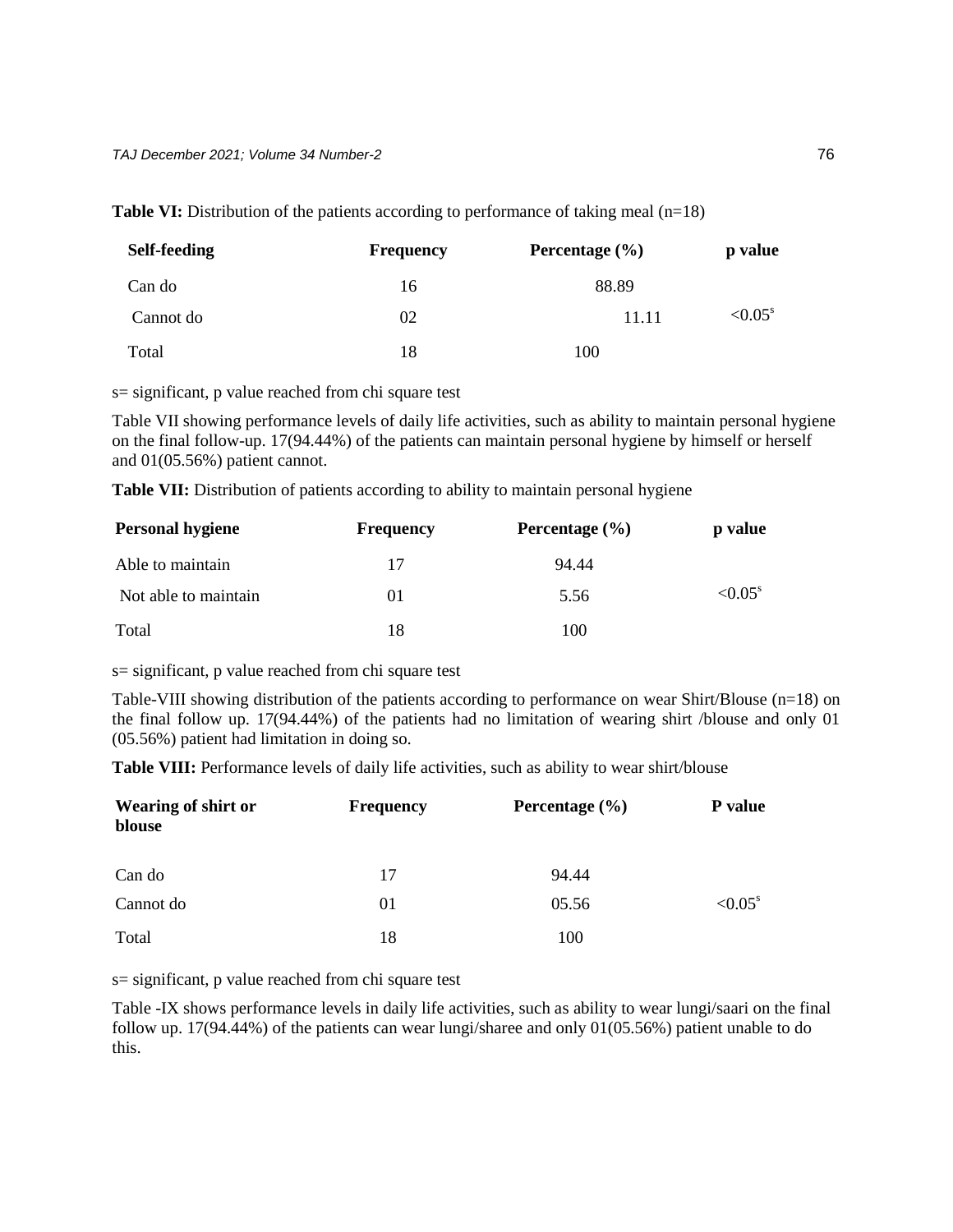| Wearing lungi/saari | <b>Frequency</b> | Percentage $(\% )$ | P value           |  |
|---------------------|------------------|--------------------|-------------------|--|
| Can do              | 17               | 94.44              |                   |  |
| Cannot do           | 01               | 05.56              | ${<}0.05^{\rm s}$ |  |
| Total               | 18               | 100                |                   |  |

**Table-IX:** Distribution of patients according to performance on ability to wear lungi/saari (n=18)

s= significant, p value reached from chi square test

Table X showing the final outcome of the patients which was graded according to Mayo Elbow Performance Score. Score was excellent in 15(83.33%) patients, good in 02(11.11%) patient and fair in 01(05.56%) patient.

|  |  |  |  |  | Table X: Distribution of the patients according to the Mayo Elbow Performance Scores $(n=18)$ |  |  |
|--|--|--|--|--|-----------------------------------------------------------------------------------------------|--|--|
|  |  |  |  |  |                                                                                               |  |  |

| Grading                    | <b>Frequency</b> | <b>Percentage</b> | P value               |
|----------------------------|------------------|-------------------|-----------------------|
| Excellent $(>90)$          | 15               | 83.33             |                       |
| Good (75 to 89)            | 02               | 11.11             |                       |
| Fair $(60 \text{ to } 74)$ | 01               | 05.56             | $< 0.05$ <sup>s</sup> |
| Total                      | 18               | 100               |                       |

s= significant, p value reached from chi square test

# **Discussion**

Intra-articular fractures of the distal humerus in adults are difficult to treat because of anatomic complexity, articular and metaphyseal comminution. There are very few series in the literature with a large number of cases due to the small incidence of these fractures.<sup>7</sup> This may explain the reason of small number of patients enrolled in this study to some extent.

While there have been numerous studies regarding the management of this uncommon fractures, the over-all number of reported cases has been small, the fracture has been classified by varying criteria and the results have been judged by a wide range of methods of functional evaluation. However, a comparable analysis of postoperative results among these studies is difficult because of the great variation in the ratings used. $8$  In this study patients were assessed according to Mayo Elbow Performance score to evaluate the overall functional result which was important for the specific functional index used in clinical practice that represent all functions of the elbow joint as accurately as possible.

There are several classifications of these fractures. But in this study AO classification was followed. The aim of the treatment of intra-articular fracture of distal humerus in our study was to achieve a painless elbow which would be fully mobile and stable. This required anatomical reconstruction of the articular surface, restoration of the overall geometry of the distal humerus and stable fixation of the fracture fragments to allow early and full rehabilitation. Although these goals are now widely accepted by the orthopedic community, these may be technically difficult to achieve,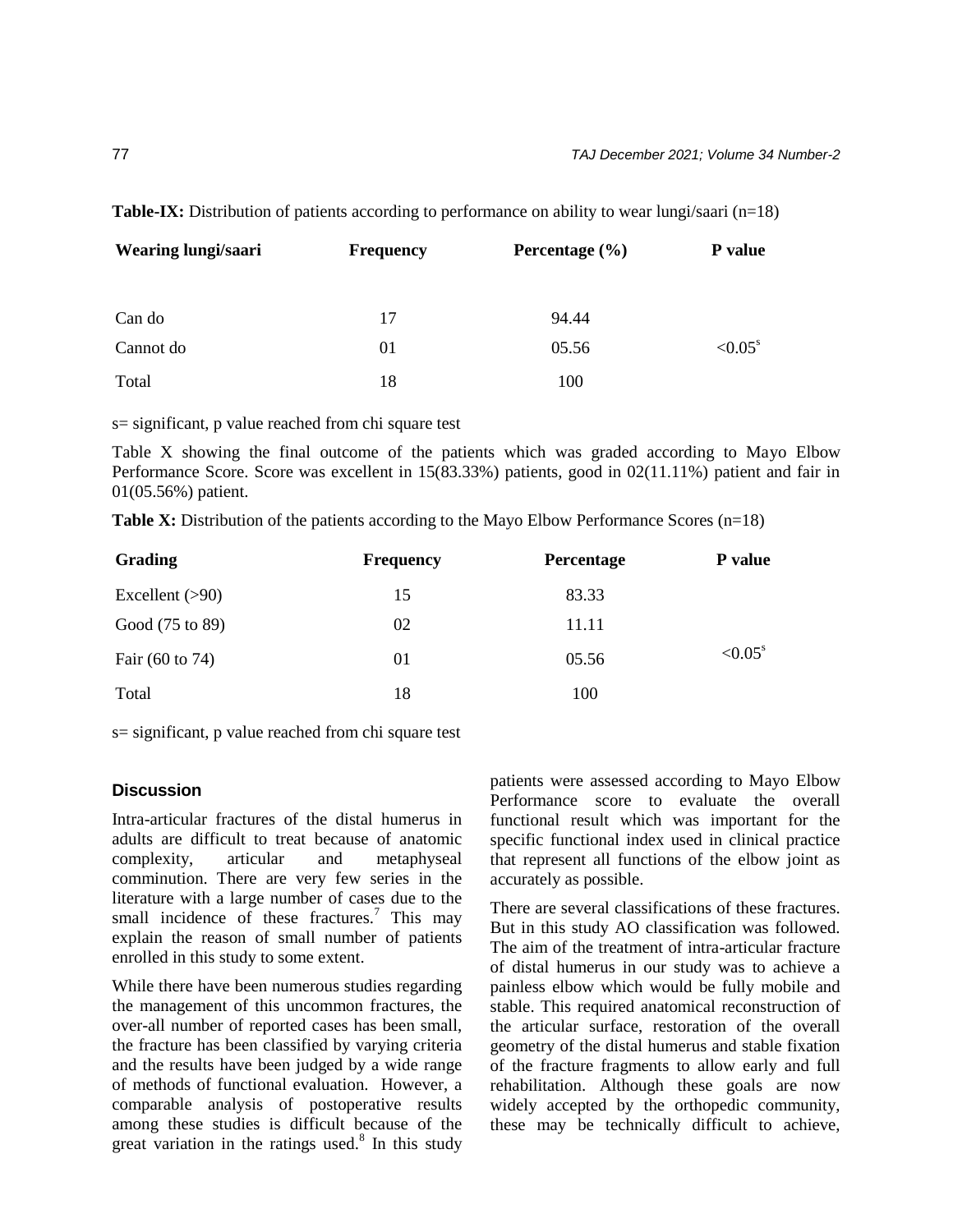especially in the presence of substantial osteoporosis or comminution.<sup>9</sup>

In our study, we found AO type 13-C1 was a rare fracture of distal humerus and most of the fractures were comminuted. We also found 90-90 pre-contoured locking plate was costly (20,000 to 25,000Taka) in our perspective and only few patients can hardly afford it. During our study, we found that Triceps -sparing approach was not practiced by most of orthopaedic-surgeon in our hospital. So, with these limitations, we could enroll only 18 patients in 2 years of study time. In a prospective study done by V Gupta which includes 26 adult patients of intercondylar fracture of distal humerus, found motor vehicle accident was the commonest mode of injury 18(70%) and the next common mode was fall during walking  $8(30\%)$ .<sup>7</sup> These findings were consistent with our study. In this study, all fractures were closed and during operation strict asepsis was maintained in every step of operation and a broad-spectrum intravenous antibiotic was given for three days. Initial recovery was uneventful in all except in two cases which constitute 11% superficial infection resulting in wound scar 05.55% and delayed union 05.55%. Aslam in his study among 26 patients also found the rate of superficial infection was 10%. So, superficial infection rate was almost same in those two studies.<sup>10</sup>

In a study done by V Gupta et al on intercondylar fracture of distal humerus among 26 patients found, pain and stiffness in 3(11.5%), implant loosening in  $3(11.5\%)$ , nerve injury in  $2(7.5\%)$ were the common complications of their study. These 26 patients were treated with open reduction and internal fixation by either dual reconstruction plate or one third tubular plate or small dynamic compression plate by transolecranon approach.<sup>7</sup> These were different from our study and these changes could be due to difference in approach, difference in internal fixation procedure.

Regarding the functional arc of motion of elbow, it was observed in this current study, 16(88.89%) patients had motion arc more than 100°(100- 120 degree) and  $2(11.11\%)$  patients had  $50^{\circ}$  to 100°. Aslam N found 13 (50%) of 26 cases

having range of movement between 100° to 120 depending on facture age, age of the patients, type of facture.<sup>10</sup> Our study showed better performance in terms of functional arc of motion of elbow. In the current study, patients were assessed by using the joint specific Mayo Elbow Performance Index (MEPI) which measures motion, pain, stability and function. In this study 15(83.33%) were excellent, 02 (11.11%) were good, 01 (05.56%) were fair result. Gupta V et al on the basis of Jupiter, et al system reported 20(77%) of 26 cases had excellent to good result and  $06(23%)$  had fair to poor result.<sup>7</sup> Due to different assessment tool, true comparison could not be made.

# **Conclusion:**

Open reduction and internal fixation of closed intra-articular fractures of distal humerus AO type 13-C1 by 90-90 plate in saggital plane on medial column and in coronal plane on lateral column through triceps sparing approach is an effective procedure to provide sufficient rotational and translational stability for the post-operative rehabilitation, postoperative early mobilization of elbow joint which avoids stiffness of joint, good range of motion, an excellent union rate of fracture site and a very good clinical outcome.

### **References**

- 1. Nauth A, McKee MD, Ristevski B, Hall J, Schemitsch EH. Distal humeral fractures in adults. J Bone Joint Surg Am 2011; 6(7):686-700.
- 2. Galano GJ, Ahmad CS, Levine WN. Current treatment strategies for bicolumnar distal humerus fractures. J Am Acad Orthop Surg 2010; 18(1):20- 30.
- 3.Arnander MW, Reeves A, MacLeod IA, Pinto TM, Khaleel A. A biomechanical comparison of plate configuration in distal humerus fractures. J Orthop Trauma 2008; 22(5):332-6.
- 4. Coles CP, Barei DP, Nork SE, Taitsman LA, Hanel DP, Bradford Henley M. The olecranon osteotomy: a six-year experience in the treatment of intraarticular fractures of the distal humerus. J Orthop Trauma 2006; 20(3):164-71.
- 5.Babhulkar S, Babhulkar S. Controversies in the management of intra-articular fractures of distal humerus in adults. Indian J Orthop 2011;45(3):216- 25.